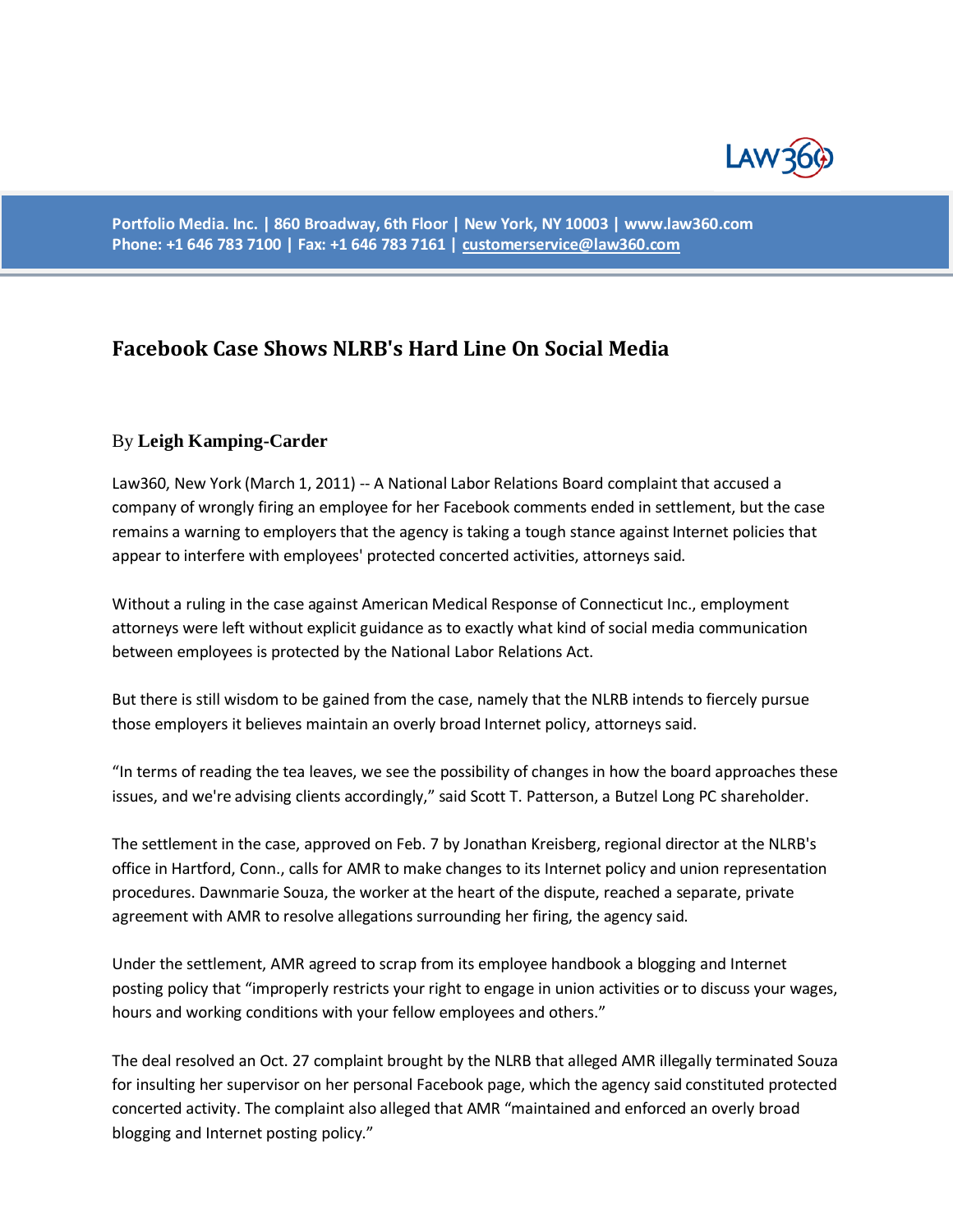Despite the attention the case received, and the fanfare with which the NLRB launched the labor charge, attorneys said they were not wholly surprised the case ended in settlement before the first hearing.

The agreement was fairly straightforward and inexpensive for AMR, with the company simply agreeing to modifications to its employee handbook, attorneys said.

"If you're a company, that's a pretty bland settlement and one that isn't too surprising," said Mayer Brown LLP partner Marcia E. Goodman.

"All I think the company is doing in the settlement is reaffirming its obligation under the law to apply the law as it currently is," said William Bevan, a labor lawyer at Reed Smith LLP. "Tactically, the employer made the right settlement here."

Beyond the specific terms, the case may have a more far-reaching effect, signaling that the NLRB is taking an assertive stance on social media, attorneys said.

"The fact that [the NLRB] participated in making sure this was in the media throughout the country says something about how they're approaching social media, and it may signal an increased aggressiveness in going after these policies," Patterson said.

The NLRB office viewed Souza's Facebook postings as akin to private communications, such as a conversation between employees, rather than public communications, such as a newspaper or a billboard, Goodman said.

"It's mind-opening for many employers and lawyers to say, 'Wait a minute, we have to think about where this actually fits, where social media fits in the world, what does it actually mean?'" Goodman said. "We thought it was something outside the workplace and, for the most part, outside of employment law unless somebody brings it into the workplace."

The labor agency's stance represents a departure from previous guidelines from the agency, such as a December 2009 general counsel memo finding that Sears Holdings Corp.'s social media policy would not "chill" activity protected under Section 7 of the NLRA, which guarantees the right to concerted activities.

Like AMR, Sears barred workers from disparaging employees online, but the former NLRB general counsel recommended the Minneapolis office dismiss its complaint. The current general counsel, Lafe Solomon, will likely take a more active role in issuing complaints against employers that attempt to regulate what their employees say about wages, hours and working conditions on the Internet, Bevan said.

Current NLRB Chairwoman Wilma B. Liebman, who has been a member of the board since 1997, has dissented from the board majority on some of the leading decisions that employers have relied on to defend their online communications policies, attorneys said. There's every reason to believe her thinking on workers' online rights will remain the same, and now she is backed up by pro-labor allies on the board, they said.